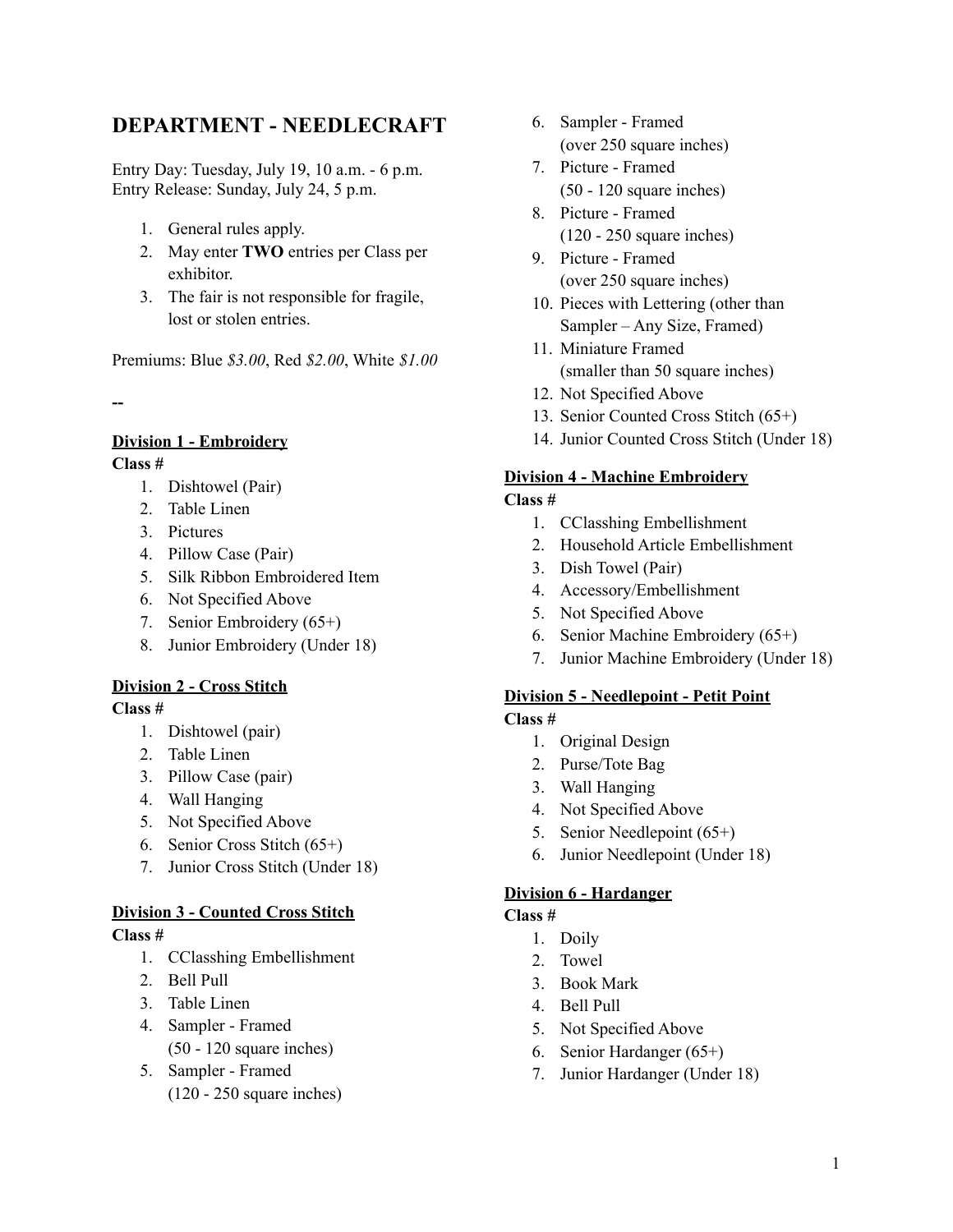### **Division 7 - Punch Needle**

#### **Class #**

- 1. Miniature Picture Framed (under 25 square inches)
- 2. Seasonal Picture Framed (any size)
- 3. Any Other Picture Framed (any size)
- 4. Not Specified Above
- 5. Senior Punch Needle (65+)
- 6. Junior Punch Needle (Under 18)

### **Division 8 - Felted Fashions**

#### **Class #**

- 1. Slippers
- 2. Bags/Purses
- 3. Hats
- 4. Pillow
- 5. Blanket
- 6. Not Specified Above
- 7. Senior Felted Fashions (65+)
- 8. Junior Punch Needle (Under 18)

### **Division 9 - Rugs**

#### **Class #**

- 1. Braided, Cotton/Mixed Fiber
- 2. Hooked, Cotton/Mixed Fiber
- 3. Woven, Cotton/Mixed Fiber
- 4. Braided, Wool
- 5. Hooked, Wool
- 6. Woven, Wool
- 7. Crochet, Cotton
- 8. Crochet, Synthetic
- 9. Crochet, Wool
- 10. Wagon Wheel
- 11. Not specified above
- 12. Senior Rug (65+)
- 13. Junior Rug (Under 18)

# **Division 10 - Woven Work**

#### **Class #**

- 1. Blanket/Afghan
- 2. Mats
- 3. Pillows
- 4. Scarf
- 5. Towels
- 6. Not Specified Above
- 7. Senior Woven Work (65+)
- 8. Junior Woven Work (Under 18)

#### **Division 11 - Crocheted Articles Class #**

- 1. Afghan Baby
- 2. Afghan Granny Square
- 3. Afghan Ripple
- 4. Afghan Any Other
- 5. Baptismal Dress
- 6. Bedspread
- 7. Booties
- 8. Cap/Hat/Headband
- 9. Dish CClassh
- 10. Doily (under 12 inches)
- 11. Doily (12-18 inches)
- 12. Doily (Over 18 inches)
- 13. Dress
- 14. Mittens
- 15. Pillow
- 16. Pillow Case Crochet Trim
- 17. Purse
- 18. Potholders (Pair)
- 19. Scarf
- 20. Slippers
- 21. Stole/Shawl
- 22. Sweater Adult
- 23. Sweater Child
- 24. TablecClassh
- 25. Vest
- 26. Not Specified Above
- 27. Senior Crocheted Article (65+)
- 28. Junior Crocheted Article (Under 18)

#### **Division 12 - Knitted Articles**

#### **Class #**

- 1. Afghan/Bedspread
- 2. Afghan Baby
- 3. Baby Bonnet
- 4. Baptismal Dress
- 5. Booties
- 6. Coat
- 7. Dish CClassh
- 8. Doily (under 12 inches)
- 9. Doily (12-18 inches)